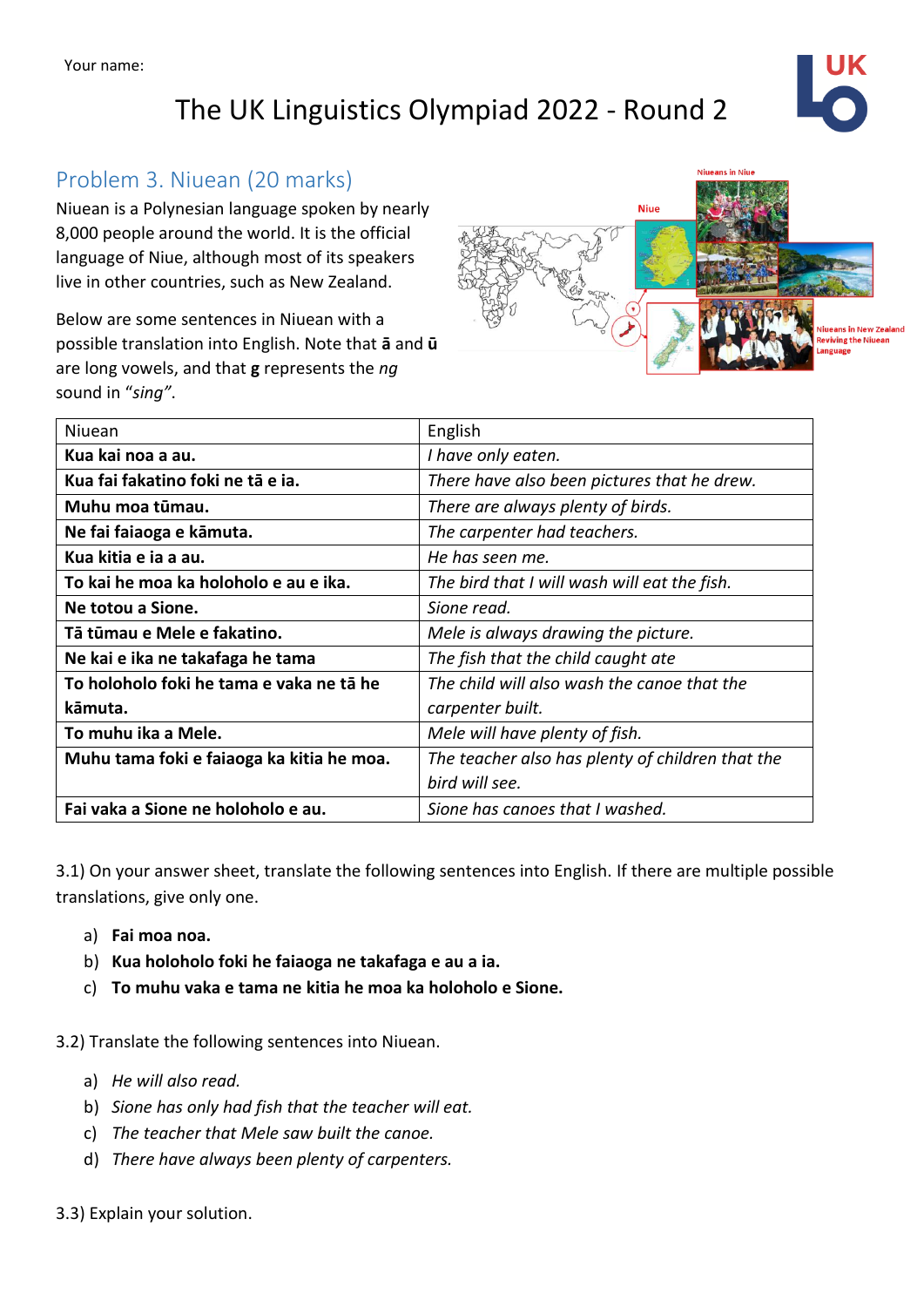## The UK Linguistics Olympiad 2022 - Round 2



## Solution and marking.

Scoring: (max 54)

Q 3.1: Max 12 - In each main clause and bracketed relative clause: award 2 points if correct, 1 point with one mistake. If the relative clause is misplaced, treat that as a mistake in the relative clause.

E.g., "(b) *The teacher has also washed him, who I caught"* gains 2 for the main clause, 1 for the relative.

In (c) only mark one answer, and award the highest number of possible marks.

Q 3.2: Max 18 - In each main clause and bracketed relative clause: 3 marks if all correct, 2 marks if one mistake, 1 mark if two mistakes. If the relative clause is misplaced, treat that as a mistake in the relative clause.

E.g., "(c) **Ne tā he faiaoga e vaka ne kitia e Mele***"* gains 3 for the main clause, 2 for the relative.

| $Q$ 3.1                                                         | (Max 2)<br>(a) There are only birds.                                                        |  |  |
|-----------------------------------------------------------------|---------------------------------------------------------------------------------------------|--|--|
| (b) The teacher [that I caught] has also washed him.<br>(Max 4) |                                                                                             |  |  |
|                                                                 | (c) The child [that the bird saw] will have plenty of canoes [that Sione will wash.]        |  |  |
|                                                                 | The child [that the bird [that Sione will wash] saw] will have plenty of canoes.            |  |  |
|                                                                 | The child will have plenty of canoes [that the bird [that Sione will wash] saw.]<br>(Max 6) |  |  |
| $Q$ 3.2                                                         | (a) To totou foki a ia.<br>(Max 3)                                                          |  |  |
| (b) Kua fai ika noa a Sione [ka kai he faiaoga].<br>(Max 6)     |                                                                                             |  |  |
|                                                                 | (c) Ne tā he faiaoga [ne kitia e Mele] e vaka.<br>(Max 6)                                   |  |  |
|                                                                 | (d) Kua muhu kāmuta tūmau.<br>(Max 3)                                                       |  |  |

Q 3.3: Max 24 – Broken down as follows:

Basic syntax: 3 Relative clauses: 3 Tense marking: 3 Case marking: 6 Existential verbs: 4 Fronting: 5